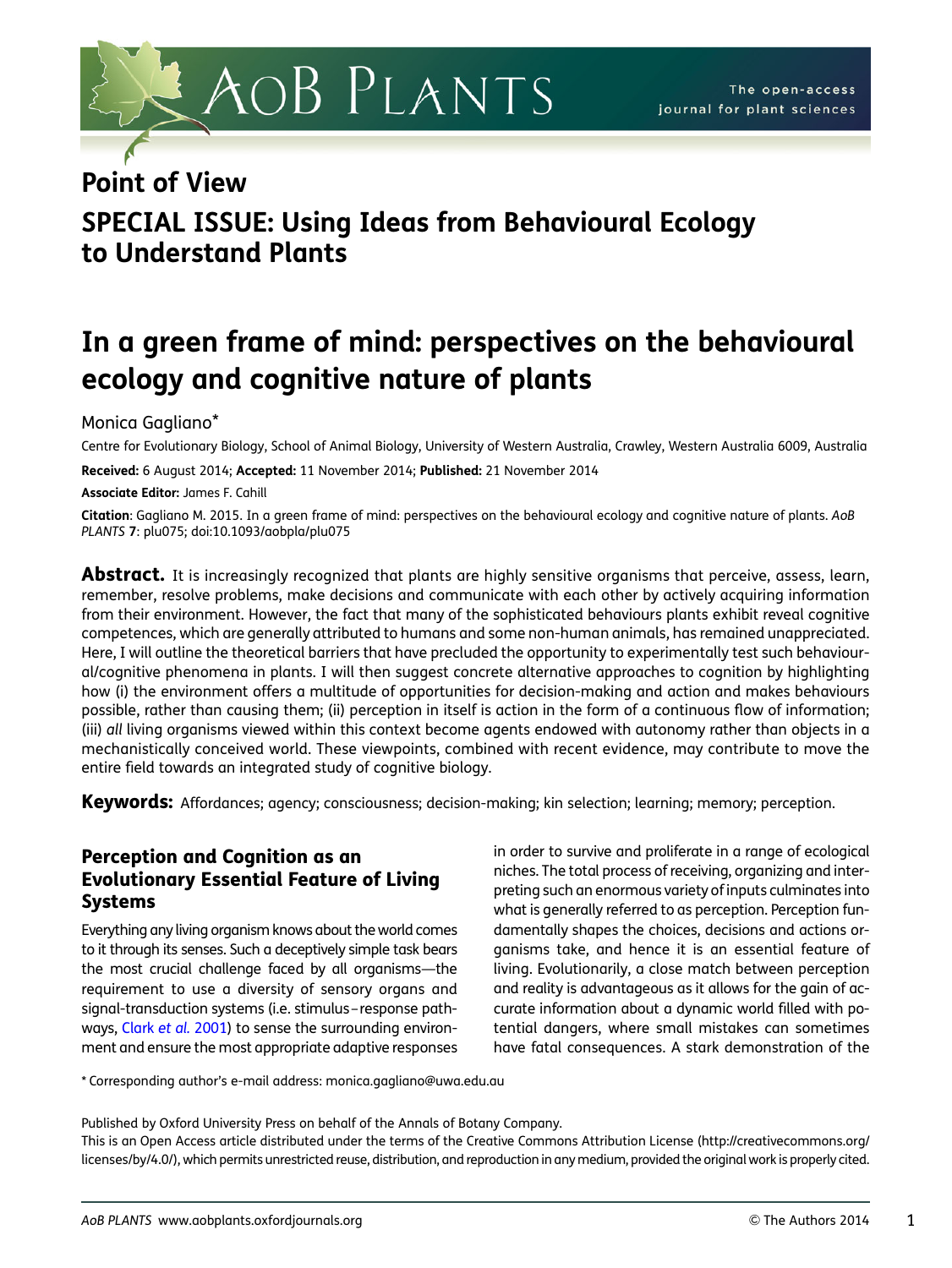importance of correctly matching perception with reality can be seen whenever we negotiate the morning traffic on the way to work by timely and accurately braking and steering our cars; but of course, it underpins all interactions organisms experience in their environment, whether they are looking for shelter, finding food, avoiding predators, securing mates and so on. Paradoxically, information about the world is virtually always misperceived because an organism's past experiences and its expectations of the future unescapably colour the perception of its current reality, a reminder that each organism ultimately exists in its subjective perceptual world (i.e. the Uexkullian notion of 'Umwelt'; see [Von Uexkull 1934/1957\)](#page-7-0). That being said, the mismatch between reality and the perception of it is opportunely remedied by the very cognitive components (e.g. memory, learning, decision-making) that influence the way an organism perceives the external world. The existence of this continual interaction of perceptual and cognitive abilities emphasizes that there may be no sharp division between the two systems (to the extent that some researchers even question the significance of distinguishing between the two systems from the onset; see [Tacca 2011;](#page-7-0) [Cahen and Tacca 2013](#page-5-0)).

Over the last 25 years, the relevance of cognitive psychology to behavioural ecology, and more explicitly, the role that cognition plays in the production of many behaviours within the other-than-human domain, has received increasingly growing consideration (e.g. [Yoerg 1991;](#page-7-0) [Shettleworth](#page-7-0) [2001](#page-7-0); [Calvo and Keijzer 2009\)](#page-5-0). By integrating psychological and biological approaches to the studies of cognition beyond the human sphere, research in numerical cognition, for example, has shown that several other species across taxa are able to count and master a variety of numerical competences from numerical discrimination, ordinal abilities to simple arithmetic (see [Davis and Perusse 1988](#page-5-0); [Brannon](#page-5-0) [and Roitman 2003](#page-5-0); [Shaun](#page-7-0) et al. 2010), which are useful in mating strategies, navigation, foraging and visual decisionmaking (e.g. [Dacke and Srinivasan 2008;](#page-5-0) [Vallortigara](#page-7-0) et al. [2010](#page-7-0); [Bar-Shai](#page-5-0) et al. 2011; [Carazo](#page-5-0) et al. 2012; [Nelson and](#page-6-0) [Jackson 2012\)](#page-6-0). Similarly, there is now extensive experimental evidence that social learning, for example, plays an important role in the development of behaviour in a wide range of taxonomic groups, including mammals, birds, fishes, insects [\(Brown and Laland 2003](#page-5-0); [Leadbeater and](#page-6-0) [Chittka 2007](#page-6-0); [Hoppitt and Laland 2008](#page-6-0); [Thornton and](#page-7-0) [Clutton-Brock 2011;](#page-7-0) [Guttridge](#page-6-0) et al. 2013) and recently, implicated in plants too (Baluška and Mancuso 2007; [Gershenzon 2007](#page-6-0)). In contrast to asocial learning (e.g. trial and error), learning by observing or interacting with others can offer a cheap way of acquiring valuable information about the world [\(Heyes 1994;](#page-6-0) [Rendell](#page-6-0) et al. 2011; see also discussion by [Laland 2004](#page-6-0)). In effect, it has major ecological and evolutionary implications by mediating, for

example, collective behaviour that enables a group of individuals to solve cognitive problems that go beyond the capacity of the single individual (i.e. swarm intelligence [SI]; in animals, see review by [Krause](#page-6-0) et al. 2010; in plants, see Baluška et al. 2010; [Ciszak](#page-5-0) et al. 2012), facilitating altruistic behaviour towards familiar individuals through kin recognition (e.g. [Komdeur and Hatchwell 1999](#page-6-0); [Tang-Martinez](#page-7-0) [2001;](#page-7-0) [Dudley and File 2007](#page-5-0); [Frommen](#page-5-0) et al. 2007; [Villavicencio](#page-7-0) et al. 2009), and more generally, promoting cooperation within a group of individuals with the associated benefits of greater detection of predators, access to better quality resources, greater survival of young and more (e.g. [Simard](#page-7-0) et al. 1997; West [et al.](#page-7-0) 2002; [Hayes](#page-6-0) et al. 2009; [Murphy and Dudley 2009;](#page-6-0) [Beckerman](#page-5-0) et al. 2011; [Falik](#page-5-0) et al. [2011\)](#page-5-0). Altogether, it would be surprising not to find organisms equipped with mechanisms adapted to perceive a variety of forms of sensory inputs from the surrounding world (i.e. the perceptual system), transduce them into a common signal that punctually activates different parts of the body (i.e. the cognitive system) to produce an output of precise actions and the associated behavioural displays we see in all biological organisms. Then the key challenge is to venture across the traditional taxonomic boundary and beyond the animal realm, to reveal the biophysical and physiological mechanisms mediating this process of 'translation' and to explore the phylogenetic diversity of these mechanisms within a single theoretical framework.

In this Point of View, I propose that the time is ripe for a systematic investigation of the cognitive capacity of plants. Specifically in the following paragraphs, I aim to (i) outline the current theoretical difficulties associated with the study of cognition in non-human organisms (including plants) and propose alternative approaches to cognitive research and (ii) review the existing evidence for cognition in plants, showcasing some recent examples in plants as starting points for applying a more integrated approach to the study of cognitive biology across taxa.

# Theoretical Benchmarks for the Study of Plant Cognition

Because of its traditional foundation in human psychology, the modern study of cognition assumes, to a greater or lesser extent, that human cognitive abilities constitute the standard template for theorizing on the issue. This reasoning predominantly rests on the premise that the brain and a neural system are required to realize the complex computational processing that enables faculties such as anticipation, awareness, memory, selfreference, motivation, decision-making, learning, communication and more, which are, broadly speaking, attributes of what we call, the mind. Taking human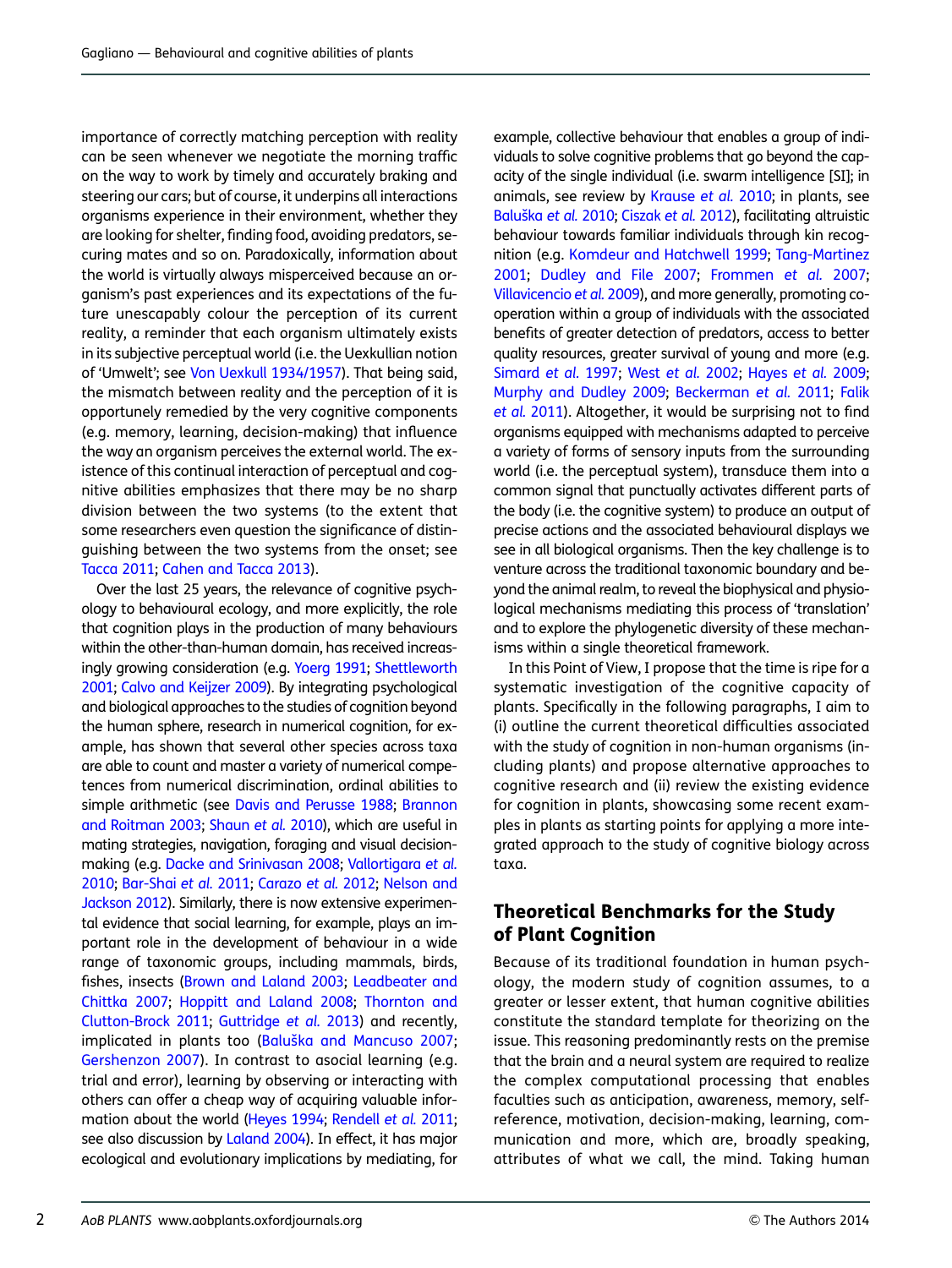cognition as the diagnostic reference point to investigate what cognitive features are present in non-human others is inescapably anthropocentric and confines the interpretation of reality they experience solely in terms of human values and perception (i.e. anthropomorphism). In our own defence, the ascription of human qualities and mental states to non-human others may not simply be an inveterate habit of ours (e.g. personification of animals, natural phenomena or deities over millennia of storytelling), but a trait inherently 'wired' in our biology [\(Press 2011\)](#page-6-0). Neuroimaging studies, for example, have shown that humans respond more strongly to the observation of human, rather than non-human movement [\(Oberman](#page-6-0) et al. 2007). Interestingly, however, the observation of humanoid robots (which are built to resemble the human body) can activate the same response in our neuronal system, a sign that our brains (literally) cannot help but assign human attributes to others when they re-semble human actions ([Gazzola](#page-6-0) et al. 2007). What these studies reveal is that our understanding of the behavioural and cognitive features of non-human others is at least partly tied up with our own perception of movement. Unfortunately, this instinctive connection between cognition and human-like movement excludes species that also accomplish these feats but in completely different ways. In other words, the critical issue here is that a theoretical construct resulting from this operational stance is sure to judge the behaviour of other species subjectively and, most importantly, deny the presence of cognitive abilities which others (e.g. non-neural and presumably motionless organisms like plants) possess and apply to solve problems and make a living (see [Griffin 1976](#page-6-0) and [Warwick 2000](#page-7-0) for discussions on this topic).

One way to move beyond our anthropocentric tendencies is to approach cognition from a wider biological perspective. One such perspective on cognition was offered by the Chilean biologist Humberto Maturana, who suggested that organisms could be viewed as intrinsically part of the environmental niche with which they interact and the niche itself can be understood as being determined by the living system that specifies it [\(Maturana](#page-6-0) [1970/1980](#page-6-0)). According to Maturana's viewpoint, the domain of these interactions is the cognitive domain and cognition is the organization of actual functions and behaviours that make a range of interactions possible and maintain the continuous and uninterrupted production of further interactions. From this perspective, cognition is not a fixed 'property' of an organism but rather a dynamic 'process' of interactions in the organism – environment system. By viewing cognition as a natural biological phenomenon contributing to the persistence of organisms in constantly changing environments, it then makes sense to approach cognition in human as

well as non-human others like plants, as a functional process understood in the context of phylogenetic continuity (see 'the biogenic approach', [Lyon 2005\)](#page-6-0). Viewed through this lens, cognition does not equate with the presence of a nervous system; the nervous system may expand an organism's range of potential actions and interactions but does not in itself generate cognition. With a nervous system or not, the presence of cognition and the array of cognitive capacities in living organisms may be understood as the workings of a continuous process of evolu-tion by natural selection [\(Lyon 2005](#page-6-0)), hence advocating a paradigm capable of unifying a great diversity of expressions of the raw cognitive foundation common to all living systems.

#### Existing Evidence for Cognition in Plants

The proximate and ultimate mechanisms used by animals to sense their environment, learn from it and share this information by communicating with each other have long been the subject of intense scientific interest. It is now abundantly evident that animal behaviour is more sophisticated than we have ever thought and that even simple reflexes (sometimes still referred to as 'noncognitive') can result in the complex and flexible cognitive structures we refer to as 'higher learning' ([Shettleworth 2001\)](#page-7-0). In plants, behavioural research exists, yet is not as advanced and recognized. Generally speaking, plant behaviour is still assumed to be rather rigid, stereotyped and inflexible, and even when plants demonstrate cognitive competences such as the ability to learn, for example, their learning capacity is widely considered to be fully pre-programmed. While the cognitive mechanisms in plants are still to be identified, new evidence for plant cognition is enticing and suggests that plants may be far more sophisticated than we had originally imagined.

Over recent years, experimental evidence for the cogni-tive nature of plants has grown rapidly (e.g. [Runyon](#page-6-0) et al. [2006;](#page-6-0) [Karban and Shiojiri 2009](#page-6-0); [Murphy and Dudley 2009](#page-6-0); Broz et al. [2010](#page-5-0); [Heil and Karban 2010](#page-6-0); [Bastien](#page-5-0) et al. 2013; [Dudley](#page-5-0) et al. 2013; [Gagliano](#page-6-0) et al. 2014; [Gianoli and](#page-6-0) [Carrasco-Urra 2014;](#page-6-0) [Semchenko](#page-7-0) et al. 2014 and many more). It has revealed the extent to which plant perceptual awareness of environmental information directs behavioural expressions and highlighted how many of these behavioural feats and associated cognitive abilities are, in fact, pretty easy to observe. The study by [Gagliano](#page-6-0) et al. [\(2014\),](#page-6-0) for example, primarily concentrated on habituation as a measure of learning capacities in Mimosa pudica, demonstrating perceptual awareness, learned behaviours and memory in this plant. Other recent studies, such as by [Dudley and File \(2007\)](#page-5-0) and [Karban](#page-6-0) et al.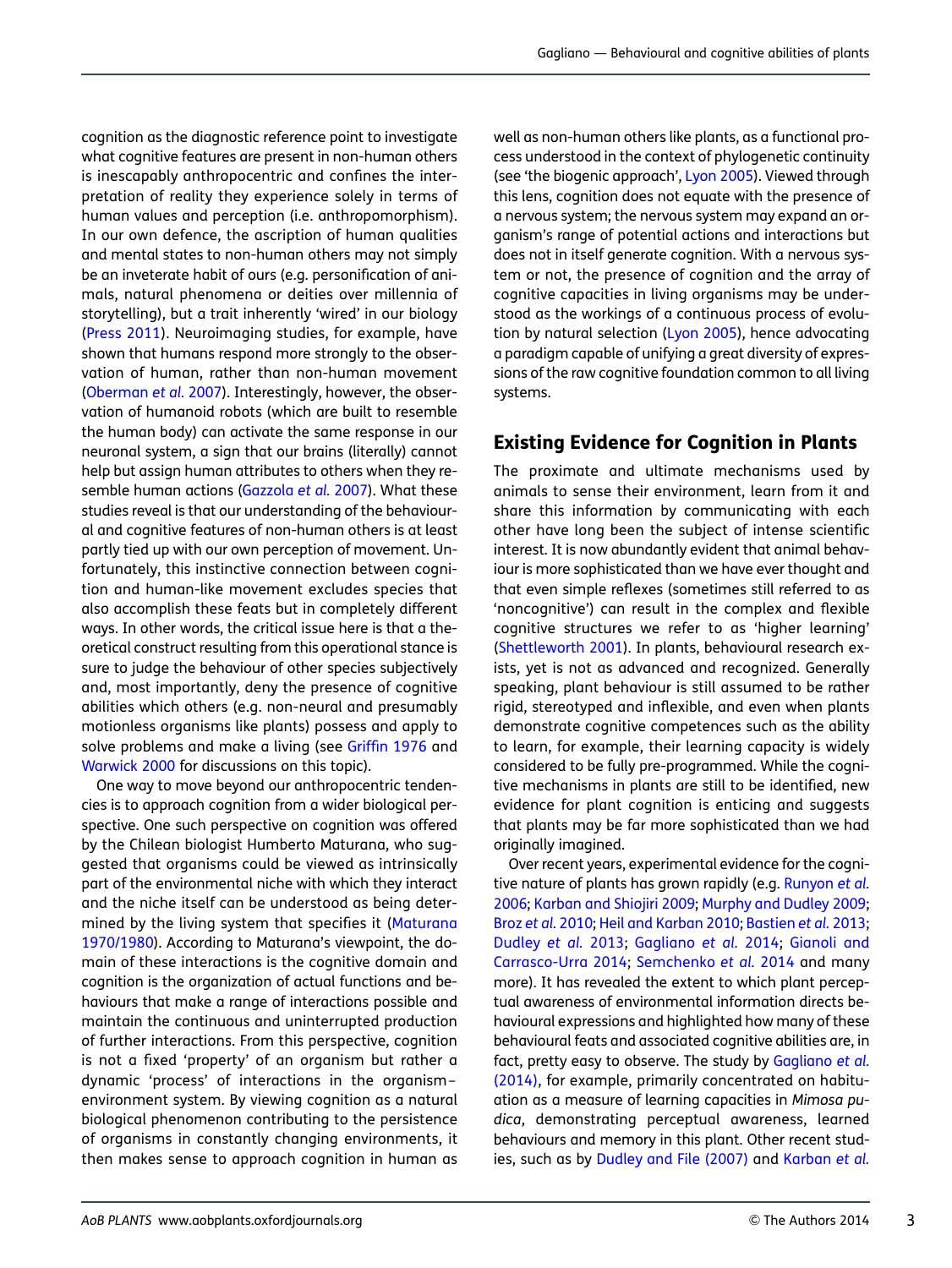[\(2013\)](#page-6-0) for some examples, have elegantly demonstrated the ability of plants to assess relatedness, recognize and discriminate between kin and non-kin both above- and belowground, and exhibit differential treatments of conspecifics based on cues that vary with such level of relatedness (reviewed by [Biedrzycki and Bais 2010\)](#page-5-0). In some species, we know that the selective avoidance of wasteful competitive interactions, for example, does occur between genetically identical individuals (e.g. [Holzapfel and Alpert 2003](#page-6-0); [Gruntman and Novoplansky](#page-6-0) [2004](#page-6-0)) as well as genetically different but closely related individuals (e.g. [Dudley and File 2007\)](#page-5-0). Moreover, by showing that plants receiving the volatile emission cues from self-cuttings were damaged less than plants that were signalled by non-self-cuttings. The study by [Karban](#page-6-0) [and Shiojiri \(2009\)](#page-6-0) demonstrated a tangible benefit for plants interacting with kin versus non-kin plants, indicating a clear evolutionary trade-off in plant kin selection.

In all cases, to adjust underground root placement or aboveground plant height in response to the presence of neighbours, for instance, neighbour perception alone is not enough to ensure the most appropriate adaptive response in order to survive (see review by [Novoplansky](#page-6-0) [2009\)](#page-6-0). Because the appropriateness of a response depends on the prevailing circumstances and expected future interactions, plants must be able to establish where they are in the context of their physical environment and in relation to other organisms. While many important aspects of how plants may achieve this still remain little understood, the fact is that plants, like animals, certainly have such 'sense of place' and an awareness of the neighbourhood they occur in (e.g. [Gagliano](#page-6-0) et al. 2012a; [Gagliano and Renton 2013\)](#page-5-0). Several studies have demonstrated that plants are able to orientate themselves by sourcing their information via both internal body-centred (idiothetic) cues, such as proprioception and body posture (e.g. [Bastien](#page-5-0) et al. 2013), and external (allothetic) cues. Specifically, the external cues can arise from spatial elements present in the physical environment (e.g. sunlight; belowground obstructions, [Semchenko](#page-7-0) et al. 2008), as well as from the presence of other organisms sharing that environment, including how these others look (e.g. mimicry, [Gianoli and Carrasco-Urra 2014](#page-6-0)) and smell (e.g. volatile emissions, [Karban](#page-6-0) et al. 2014), the noise they make (e.g. sounds and vibrations of various kinds, [Gagliano](#page-6-0) et al. 2012b; [Appel and Cocroft 2014](#page-5-0)) as well as their direct (e.g. [Semchenko](#page-6-0) et al. 2007) or indirect physical contact (e.g. [Simard](#page-7-0) et al. 1997; [Babikova](#page-5-0) et al. [2013\)](#page-5-0). In animals, there is little doubt that awareness of one's position and orientation in space is essential for avoiding obstacles, finding food while avoiding predators, locating potential mates, defending old territories as well as seizing new ones, and this is considered among the

most fundamental cognitive processes required for survival [\(Kimchi and Terkel 2002](#page-6-0)). The examples above together with numerous findings that keep emerging in the scientific literature on the topic clearly indicate that this is also true for plants. I propose that the cognitive processes involved in the life of plants have not been explored to anywhere near their full potential, leaving serious gaps in our current understanding of the behavioural and cognitive complexity of these organisms.

### Towards an Integrated Approach to Cognition

Given the numerous examples provided here, that plants are cognitive organisms need not be in question. What we should really be asking is how plants, like any other organism whether human, animal or microbe, exhibit and make good use of their cognitive capacities in their life (and how we may observe them). I propose that exploring the cognitive domain in terms of a dynamic process of interactions in the organism–environment system (as suggested by [Maturana 1970/1980\)](#page-6-0) may offer an effective and integrated way to approach cognition. How shall we go about doing this? Let us start by considering perception, for instance, as the experience of making contact with the world and exploring what opportunities the environment has on offer. The experience of what opportunities are 'afforded' by a given environment (also referred to as 'affordances'; [Gibson 1977](#page-6-0), [1979\)](#page-6-0) may take many different forms but it is an intrinsic and fundamental feature shared by all living organisms. Through this process of discovery and dynamic appraisal of the multiple opportunities presented to an organism, the environment facilitates cognitive responses such as prediction and anticipation, and enables an organism to know about the state of the world before deciding and acting in it.

Because affordances are real and perceivable features of the whole organism – environment system ([Chemero](#page-5-0) [2008](#page-5-0)), this is an ecological theory that offers a much needed practical approach to the study of perception, cognitive abilities and behaviours across all taxa. Its principles have already been effectively applied in various contexts from the importance of body-scaled information for affordances in relation to human movement (e.g. [Warren 1984;](#page-7-0) [Warren and Whang 1987](#page-7-0)), to the essential role of learning about the functional affordances of a task or a tool for solving problems (e.g. birds, [von Bayern](#page-7-0) et al. [2009;](#page-7-0) monkeys, [Nelson](#page-6-0) et al. 2011). And more recently, a study on the ability of locusts to perceive affordances when negotiating obstacles in their environment, for example, has shown how an accurate estimate of the insect's own physical characteristics (i.e. self body-size perception) enables it to assess the relative size of the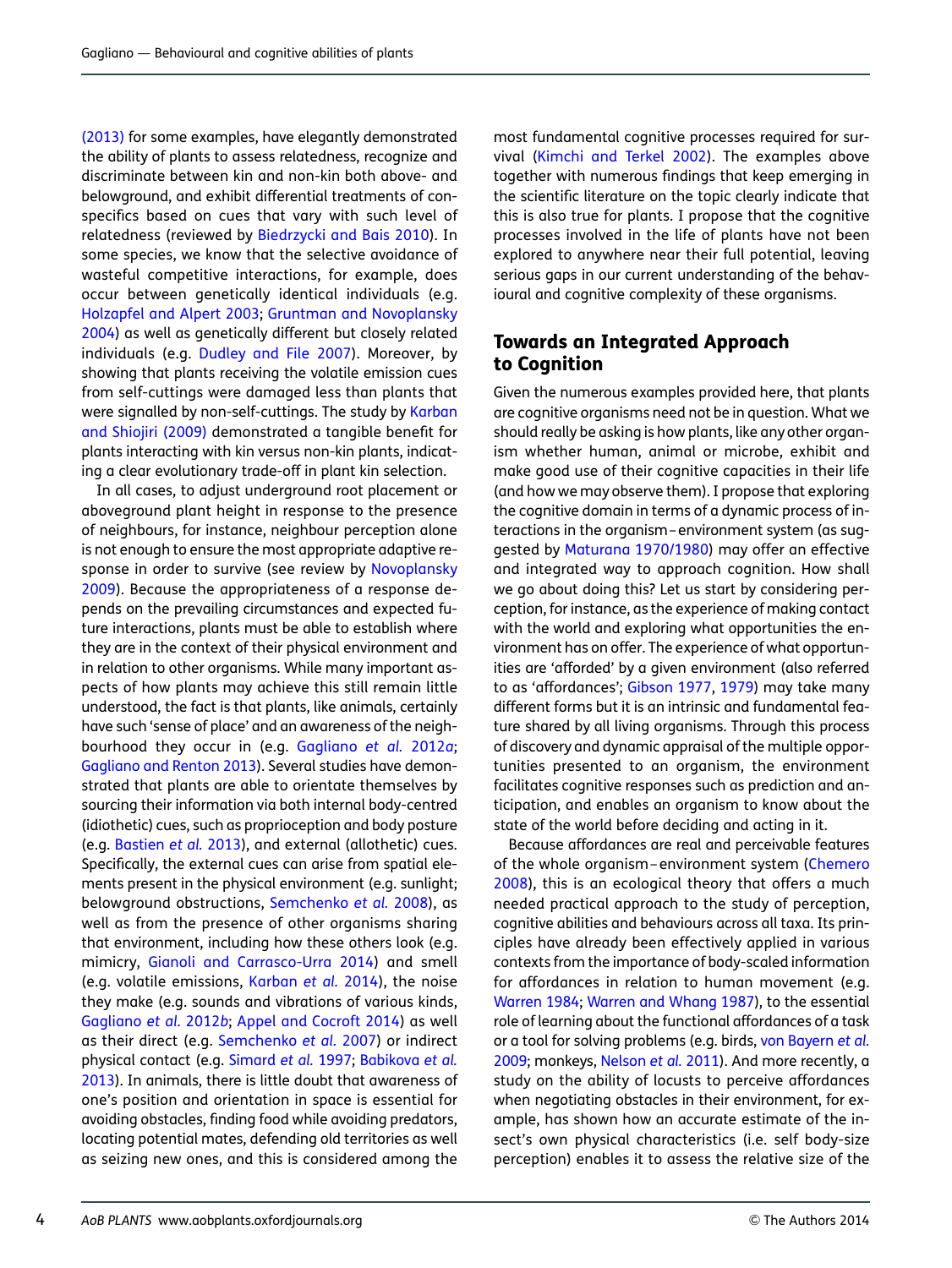obstacle, to decide whether or not it is passable, and, based on that evaluation, coordinate its attempt to overcome it [\(Ben-Nun](#page-5-0) et al. 2013).

The concept of affordances has also been adopted within other theoretical frameworks (see the Tau Theory, [Lee 1976](#page-6-0); see also discussion by [Fajen 2007](#page-5-0)) developed to better understand the coordination of visually guided actions and explain how, for example, we break to stop our car (e.g. [Lee 1976](#page-6-0)) or how pilots and birds do what they do during flight control and landing (e.g. Lee [et al.](#page-6-0) 1991, [1993;](#page-6-0) [Padfield 2011](#page-6-0)). It has also provided a new appreciation for how echolocating bats use acoustic information for in flight guidance to steer themselves to a destination (Lee et al. [1992,](#page-6-0) [1995](#page-6-0)). I believe that these concepts and approaches can be easily incorporated to enhance and develop our understanding of the behavioural and cognitive ecology of plants. In the following paragraphs, I will offer two analogies as examples illustrating the possible directions to test this.

#### Example 1—Orientating in 3D space

As mentioned in the previous section, we now know that plants are, for example, sensitive to the soundscapes that surrounds them and, most importantly, are capable of emitting their own clicking sounds as well as detecting acoustic signals from others [\(Gagliano](#page-6-0) et al. 2012b; [Appel and Cocroft 2014\)](#page-5-0). It is conceivable that a plant, like an echolocating bat, could emit sonic clicks and 'listen' to their returning echoes allowing it to attain information about its surrounding environment and the neighbourhood contained in it (M. Gagliano, unpubl. data). Echolocation as a form of self-communication [\(Bradbury and Vehrencamp 1998](#page-5-0)) could be an efficient way for plants like twiners and tendril climbers to wend their way in the 3D space, track moving objects as well as detect stationary obstacles and, most importantly, locate suitable host trees or other scaffolds to climb on to or attach to. In the case of the latter, supports of different materials and structural qualities are expected to reflect or absorb an incoming acoustic wave in different ways, hence determining the degree and clarity of echoes bouncing back and the perceived affordance a given structure provides to the plant. Naturally, this would allow the plant to make the appropriate behavioural and/or physiological decision within the context.

#### Example 2—Echolocating the neighbourhood

As different plant species produce different acoustic emissions (M. Gagliano, unpubl. data), it is plausible to consider that plants may exploit species-specific sounds to characterize who is growing next to them, as we know plants do with light signals bouncing off their neighbours ([Aphalo](#page-5-0) et al. 1999; [Collins and Wein 2000](#page-5-0)). In the

animal literature, it has become increasingly apparent that echolocating bats, for example, are listening for echoes not only for orientation during foraging and navigation, but also for characterizing their neighbourhood and discriminating between familiar and unfamiliar individuals (e.g. [Voigt-Heucke](#page-7-0) et al. 2010). Given the growing evidence for kin selection in plants (see examples in the previous section), this has the potential to open a brandnew and exciting direction for future plant research. Of course, the field of plant bioacoustics is still at its infancy and these ideas are clearly highly speculative as no experimental evidence is available to support them at this stage; yet at risk of overreaching, I would invite the readers to remain nevertheless open to consider such possibilities.

# Concluding Remarks

By revealing a level of complexity in behaviours previously thought to be the exclusive domain of animals, scientific evidence over the last couple of decades has strongly challenged the Aristotelian view that the divide between plants and animals is the absence of behaviour in the first, and the presence of behaviour in the latter and demanded a revised definition of behaviour to include plants (e.g. [Silvertown and Gordon 1989](#page-7-0); [Silvertown](#page-7-0) [1998\)](#page-7-0). Described as a response to environmental stimuli within the lifetime of an individual, such a definition certainly succeeds in including plants in the behavioural realm but still restricts their responses to simple signal-induced phenotypic plasticity (as previously discussed by other authors, who have clearly pointed out the problems with equating plant behaviour only with plasticity; see [Karban 2008](#page-6-0); [Trewavas 2009](#page-7-0) for great examples). By fundamentally retaining unaltered the attitude that plants only react instinctively in a stereotyped and predetermined way, the new formulation inherently lacks in the two ingredients that 'make' behaviour: 'action' and 'agency'. Indeed when considered in animals including humans, behaviour generally implies movement (action) and cognitive capacity (agency). Currently, this consideration is not usually extended to plants because evidence for both action and agency has gone undetected (until the recent advent of advanced high-speed cameras, for example, allowing us to shift our perceptual range into one that relates to plants; e.g. [Vincent](#page-7-0) et al. 2011) or was simply assumed to be absent.

In my opinion, it is this restricted perspective that has precluded the opportunity to experimentally test such behavioural/cognitive phenomena in plants, until recently. In this Point of View, I have attempted to present a more open interpretation of cognition, fundamentally based on Humberto Maturana's biology of cognition and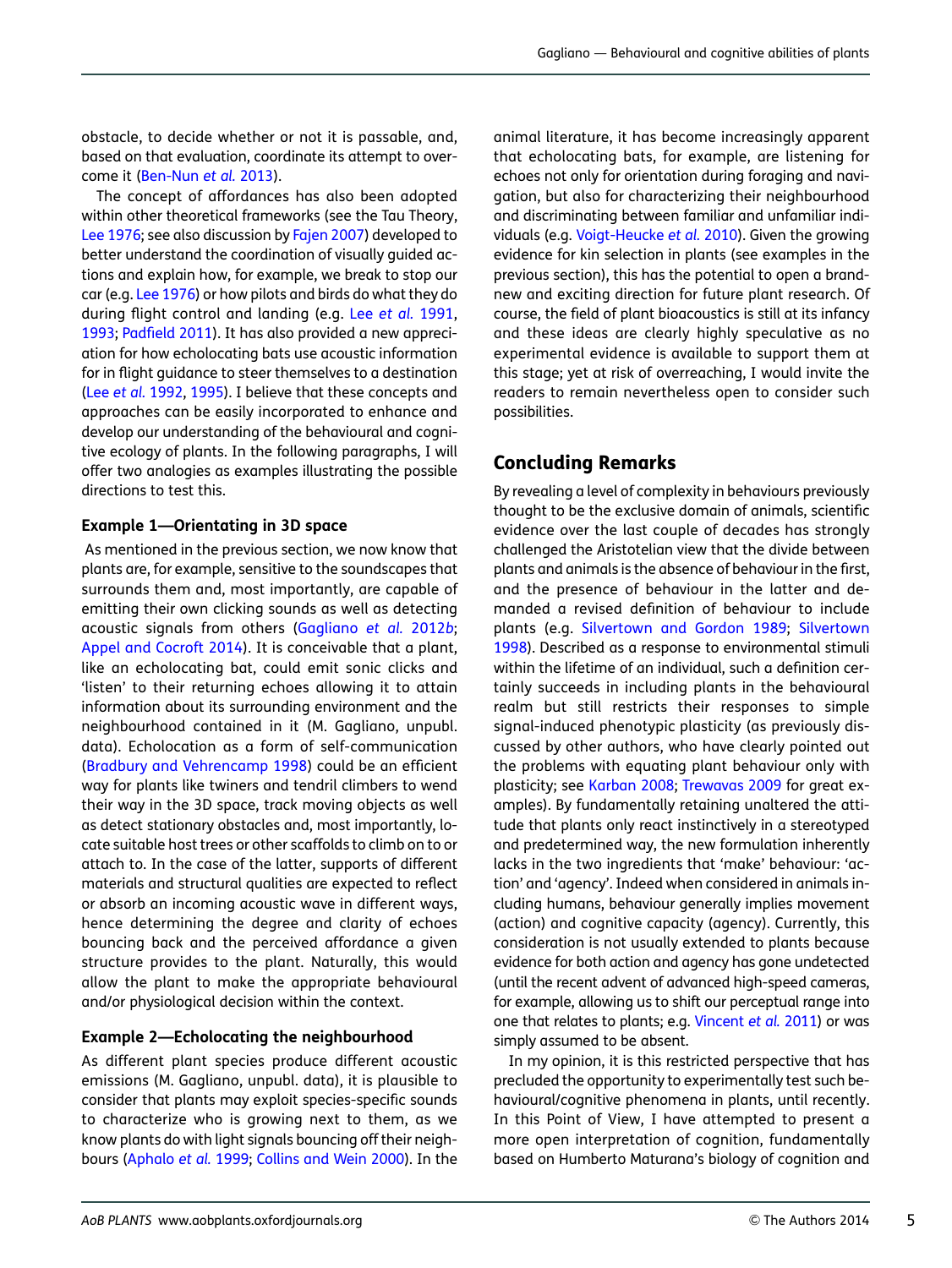<span id="page-5-0"></span>James Gibson's ecological psychology as well as many others that followed them. The main points may be summarized as: (i) by uninterruptedly offering a multitude of opportunities for decision-making and action, the environment invites actions and makes behaviours possible, rather than causing them; (ii) by providing a continuous flow of information, perception in itself is action and constitutes one of the two important ingredients that 'make' behaviour, as mentioned above; and (iii) all living organisms viewed within this context become agents endowed with autonomy rather than objects in a mechanistically conceived world (see a recent review and an in-depth discussion on the topic by [Withagen](#page-7-0) et al. 2012).

Finally, I have highlighted the wealth of information already accessible to us in the hope that we may not shy away from the study of plant cognition, but rather we feel inspired to approach it in the context of a unified view of behavioural ecology.

#### Sources of Funding

The work is supported by an Australian Research Council Discovery Early Career Researcher Award and Early Career Fellowship Support Program of University of Western Australia.

#### Conflicts of Interest Statement

None declared.

#### Acknowledgements

The author thanks Martial Depczynski for comments on earlier versions of this paper and Paco Calvo Garzón for very stimulating discussions on some theoretical aspects of cognition.

## Literature Cited

- Aphalo PJ, Ballaré CL, Scopel AL. 1999. Plant-plant signalling, the shade-avoidance response and competition. Journal of Experimental Botany 50:1629 –1634.
- Appel HM, Cocroft RB. 2014. Plants respond to leaf vibrations caused by insect herbivore chewing. Oecologia 175:1257 –1266.
- Babikova Z, Gilbert L, Bruce TJA, Birkett M, Caulfield JC, Woodcock C, Pickett JA, Johnson D. 2013. Underground signals carried through common mycelial networks warn neighbouring plants of aphid attack. Ecology Letters 16:835 –843.
- Baluška F, Mancuso S. 2007. Plant neurobiology as a paradigm shift not only in the plant sciences. Plant Signalling and Behavior 2:205–207.
- Baluška F, Lev-Yadun S, Mancuso S. 2010. Swarm intelligence in plant roots. Trends in Ecology and Evolution 25:682 –683.
- Bar-Shai N, Keasar T, Shmida A. 2011. The use of numerical information by bees in foraging tasks. Behavioral Ecology 22:317 –325.
- Bastien R, Bohr T, Moulia B, Douady S. 2013. Unifying model of shoot gravitropism reveals proprioception as a central feature of

posture control in plants. Proceedings of the National Academy of Sciences of the USA 110:755-760.

- Beckerman AP, Sharp SP, Hatchwell BJ. 2011. Predation and kinstructured populations: an empirical perspective on the evolution of cooperation. Behavioral Ecology 22:1294 –1303.
- Ben-Nun A, Guershon M, Ayali A. 2013. Self body-size perception in an insect. Naturwissenschaften 100:479 –484.
- Biedrzycki ML, Bais HP. 2010. Kin recognition in plants: a mysterious behaviour unsolved. Journal of Experimental Botany 61:4123-4128.
- Bradbury JW, Vehrencamp SL. 1998. Principles of animal communication. Sunderland, MA: Sinauer.
- Brannon EM, Roitman JD. 2003. Nonverbal representations of time and number in animals and human infants. In: Meck WH, ed. Functional and neural mechanisms of interval timing. Boca Raton, FL: CRC Press, 143 –182.
- Brown C, Laland KN. 2003. Social learning in fishes: a review. Fish and Fisheries 4:280 –288.
- Broz AK, Broeckling CD, De-la-Peña C, Lewis MR, Greene E, Callaway RM, Sumner LW, Vivanco JM. 2010. Plant neighbor identity influences plant biochemistry and physiology related to defense. BMC Plant Biology 10:115.
- Cahen A, Tacca MC. 2013. Linking perception and cognition. Frontiers in Psychology 4:144.
- Calvo P, Keijzer F. 2009. Cognition in plants. In: Baluška F, ed. Plantenvironment interactions: signaling and communication in plants. Berlin: Springer, 247 –266.
- Carazo P, Fernández-Perea R, Font E. 2012. Quantity estimation based on numerical cues in the mealworm beetle (Tenebrio molitor). Frontiers in Psychology 3:502.
- Chemero A. 2008. An outline of a theory of affordances. Ecological Psychology 15:181 –195.
- Ciszak M, Comparini D, Mazzolai B, Baluska F, Arecchi TF, Vicsek T, Mancuso S. 2012. Swarming behavior in plant roots. PLoS ONE 7:e29759.
- Clark GB, Thompson G Jr, Roux SJ. 2001. Signal transduction mechanisms in plants: an overview. Current Science 80:170 –177.
- Collins B, Wein G. 2000. Stem elongation response to neighbour shade in sprawling and upright Polygonum species. Annals of Botany 86:739 –744.
- Dacke M, Srinivasan MV. 2008. Evidence for counting in insects. Animal Cognition 11:683 –689.
- Davis H, Perusse R. 1988. Numerical competence in animals: definitional issues, current evidence, and a new research agenda. Behavioral and Brain Sciences 11:561 –615.
- Dudley SA, File AL. 2007. Kin recognition in an annual plant. Biology Letters 3:435 –438.
- Dudley SA, Murphy GP, File AL. 2013. Kin recognition and competition in plants. Functional Ecology 27:898 –906.
- Fajen BR. 2007. Affordance-based control of visually guided action. Ecological Psychology 19:383 –410.
- Falik O, Mordoch Y, Quansah L, Fait A, Novoplansky A. 2011. Rumor has it...: relay communication of stress cues in plants. PLoS ONE 6:e23625.
- Frommen JG, Luz C, Bakker TCM. 2007. Kin discrimination in sticklebacks is mediated by social learning rather than innate recognition. Ethology 113:276 –282.
- Gagliano M, Renton M. 2013. Love thy neighbour: facilitation through an alternative signaling modality in plants. BMC Ecology 13:19.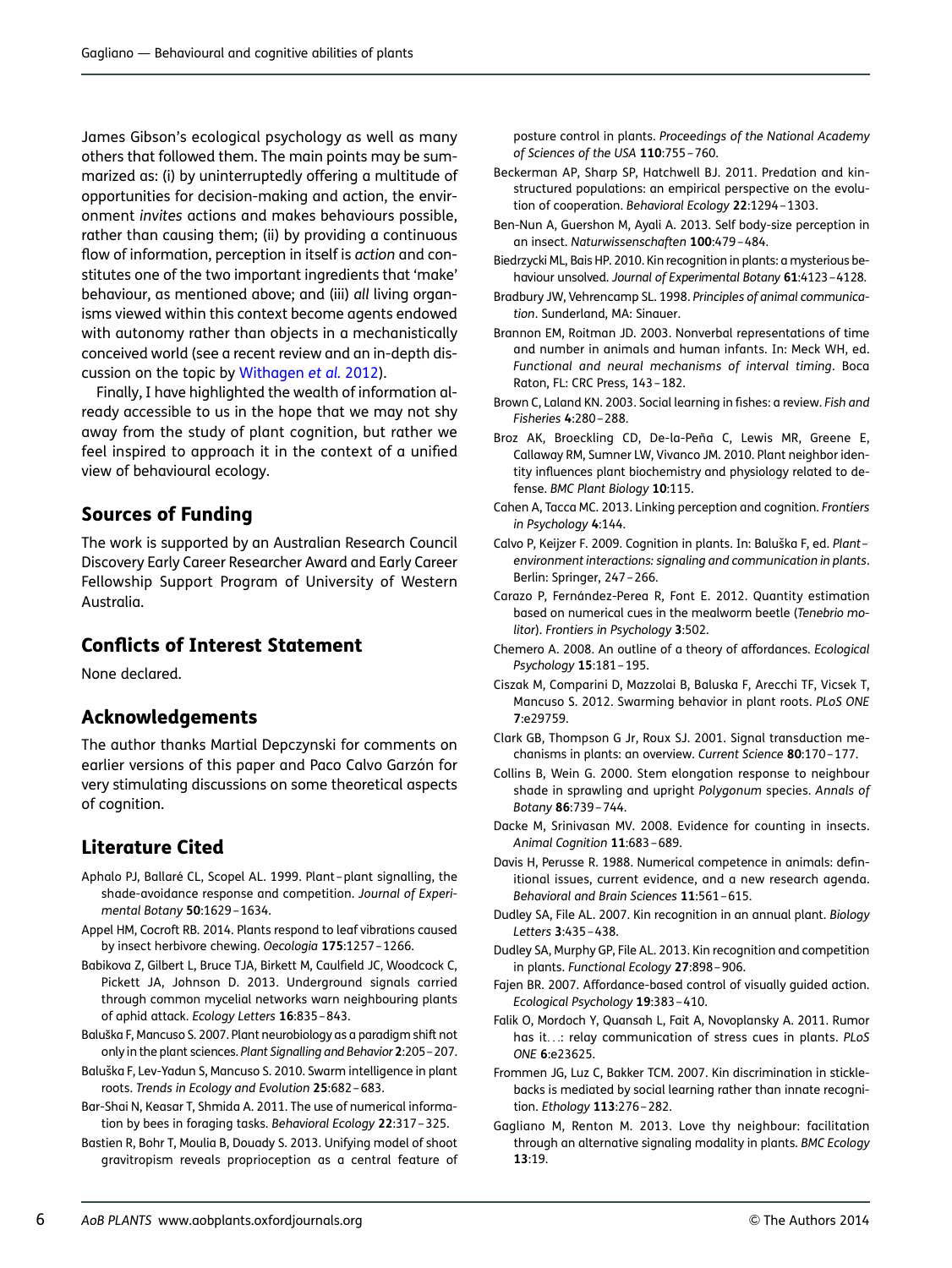- <span id="page-6-0"></span>Gagliano M, Renton M, Duvdevani N, Timmins M, Mancuso S. 2012a. Out of sight but not out of mind: alternative means of communication in plants. PLoS ONE 7:e37382.
- Gagliano M, Mancuso S, Robert D. 2012b. Towards understanding plant bioacoustics. Trends in Plant Science 17:323 –325.
- Gagliano M, Renton M, Depczynski M, Mancuso S. 2014. Experience teaches plants to learn faster and forget slower in environments where it matters. Oecologia 175:63 –72.
- Gazzola V, Rizzolatti G, Wicker B, Keysers C. 2007. The anthropomorphic brain: the mirror neuron system responds to human and robotic actions. Neuroimage 35:1674 –1684.
- Gershenzon J. 2007. Plant volatiles carry both public and private messages. Proceedings of the National Academy of Sciences of the USA 104:5257 –5258.
- Gianoli E, Carrasco-Urra F. 2014. Leaf mimicry in a climbing plant protects against herbivory. Current Biology 24:984 –987.
- Gibson JJ. 1977. The theory of affordances. In: Shaw R, Bransford J, eds. Perceiving, acting, and knowing: toward an ecological psychology. Hillsdale, NJ: Erlbaum, 67 –82.
- Gibson JJ. 1979. The ecological approach to visual perception. Boston: Houghton Mifflin.
- Griffin DR. 1976. The question of animal awareness. New York: Rockefeller University Press.
- Gruntman M, Novoplansky A. 2004. Physiologically mediated self/ non-self-discrimination in roots. Proceedings of the National Academy of Sciences of the USA 101:3863 –3867.
- Guttridge TL, van Dijk S, Stamhuis EJ, Krause J, Gruber SM, Brown C. 2013. Social learning in juvenile lemon sharks, Negaprion brevirostris. Animal Cognition 16:55–64.
- Hayes LD, Chesh AS, Castro RA, Tolhuysen LO, Burger JR, Bhattacharjee J, Ebensperger LA. 2009. Fitness consequences of group living in the degu Octodon degus, a plural breeder rodent with communal care. Animal Behaviour 78:131 –139.
- Heil M, Karban R. 2010. Explaining the evolution of plant communication by airborne signals. Trends in Ecology and Evolution 25: 137 –144.
- Heyes CM. 1994. Social learning in animals: categories and mechanisms. Biological Review 69:207 –231.
- Holzapfel C, Alpert P. 2003. Root cooperation in a clonal plant: connected strawberries segregate roots. Oecologia 134:  $72 - 77.$
- Hoppitt W, Laland KN. 2008. Social processes influencing learning in animals: a review of the evidence. Advances in the Study of Behavior 38:105 –165.
- Karban R. 2008. Plant behaviour and communication. Ecology Letters 11:727 –739.
- Karban R, Shiojiri K. 2009. Self-recognition affects plant communication and defense. Ecology Letters 12:502 –506.
- Karban R, Shiojiri K, Ishizaki S, Wetzel WC, Evans RY. 2013. Kin recognition affects plant communication and defence. Proceedings of the Royal Society B Biological Sciences 280:20123062.
- Karban R, Yang LH, Edwards KF. 2014. Volatile communication between plants that affects herbivory: a meta-analysis. Ecology Letters 17:44–52.
- Kimchi T, Terkel J. 2002. Seeing and not seeing. Current Opinion in Neurobiology 12:728 –734.
- Komdeur J, Hatchwell BJ. 1999. Kin recognition: function and mechanism in avian societies. Trends in Ecology and Evolution 14:237–241.
- Krause J, Ruxton GD, Krause S. 2010. Swarm intelligence in animals and humans. Trends in Ecology and Evolution 25:28 –34.
- Laland KN. 2004. Social learning strategies. Learning and Behavior  $32:4 - 14.$
- Leadbeater E, Chittka L. 2007. The dynamics of social learning in an insect model, the bumblebee (Bombus terrestris). Behavioural Ecology and Sociobiology 61:1789 –1796.
- Lee DN. 1976. A theory of visual control of braking based on information about time-to-collision. Perception 5:437 –459.
- Lee DN, Reddish PE, Rand DT. 1991. Aerial docking by hummingbirds. Naturwissenschaften 78:526 –527.
- Lee DN, van der Weel FR, Hitchcock T, Matejowsky E, Pettigrew JD. 1992. Common principle of guidance by echolocation and vision. Journal of Comparative Physiology A 171:563-571.
- Lee DN, Davies MNO, Green PR, van der Weel FR. 1993. Visual control of velocity of approach by pigeons when landing. Journal of Experimental Biology 180:85 –104.
- Lee DN, Simmons JA, Saillant PA, Bouffard F. 1995. Steering by echolocation: a paradigm of ecological acoustics. Journal of Comparative Physiology A 176:347-354.
- Lyon P. 2005. The biogenic approach to cognition. Cognitive Processing 7:11 –29.
- Maturana HR. 1970/1980. Biology of cognition. In: Maturana HR, Varela FJ, eds. Autopoiesis and cognition: the realization of the living. Dordecht: D. Reidel Publishing Co, 5 –58.
- Murphy GP, Dudley SA. 2009. Kin recognition: competition and cooperation in Impatiens (Balsaminaceae). American Journal of Botany 96:1-7.
- Nelson EL, Berthier NE, Metevier CM, Novak MA. 2011. Evidence for motor planning in monkeys: rhesus macaques select efficient grips when transporting spoons. Developmental Science 14: 822 –831.
- Nelson XJ, Jackson RR. 2012. The role of numerical competence in a specialized predatory strategy of an araneophagic spider. Animal Cognition 15:699 –710.
- Novoplansky A. 2009. Picking battles wisely: plant behaviour under competition. Plant, Cell and Environment 32:726-741.
- Oberman LM, McCleery JP, Ramachandran VS, Pineda JA. 2007. EEG evidence for mirror neuron activity during the observation of human and robot actions: towards an analysis of the human qualities of interactive robots. Neurocomputing 70: 2194 –2203.
- Padfield GD. 2011. The tau of flight control. The Aeronautical Journal 115:521 –556.
- Press C. 2011. Action observation and robotic agents: learning and anthropomorphism. Neuroscience and Biobehavioral Reviews 35:1410 –1418.
- Rendell L, Fogarty L, Hoppitt WJE, Morgan TJH, Webster MM, Laland KN. 2011. Cognitive culture: theoretical and empirical insights into social learning strategies. Trends in Cognitive Sciences 15:68 –76.
- Runyon JB, Mescher MC, De Moraes CM. 2006. Volatile chemical cues guide host location and selection by parasitic plants. Science 313: 1964 –1967.
- Semchenko M, John EA, Hutchings MJ. 2007. Effects of physical connection and genetic identity of neighbouring ramets on rootplacement patterns in two clonal species. New Phytologist 176: 644 –654.